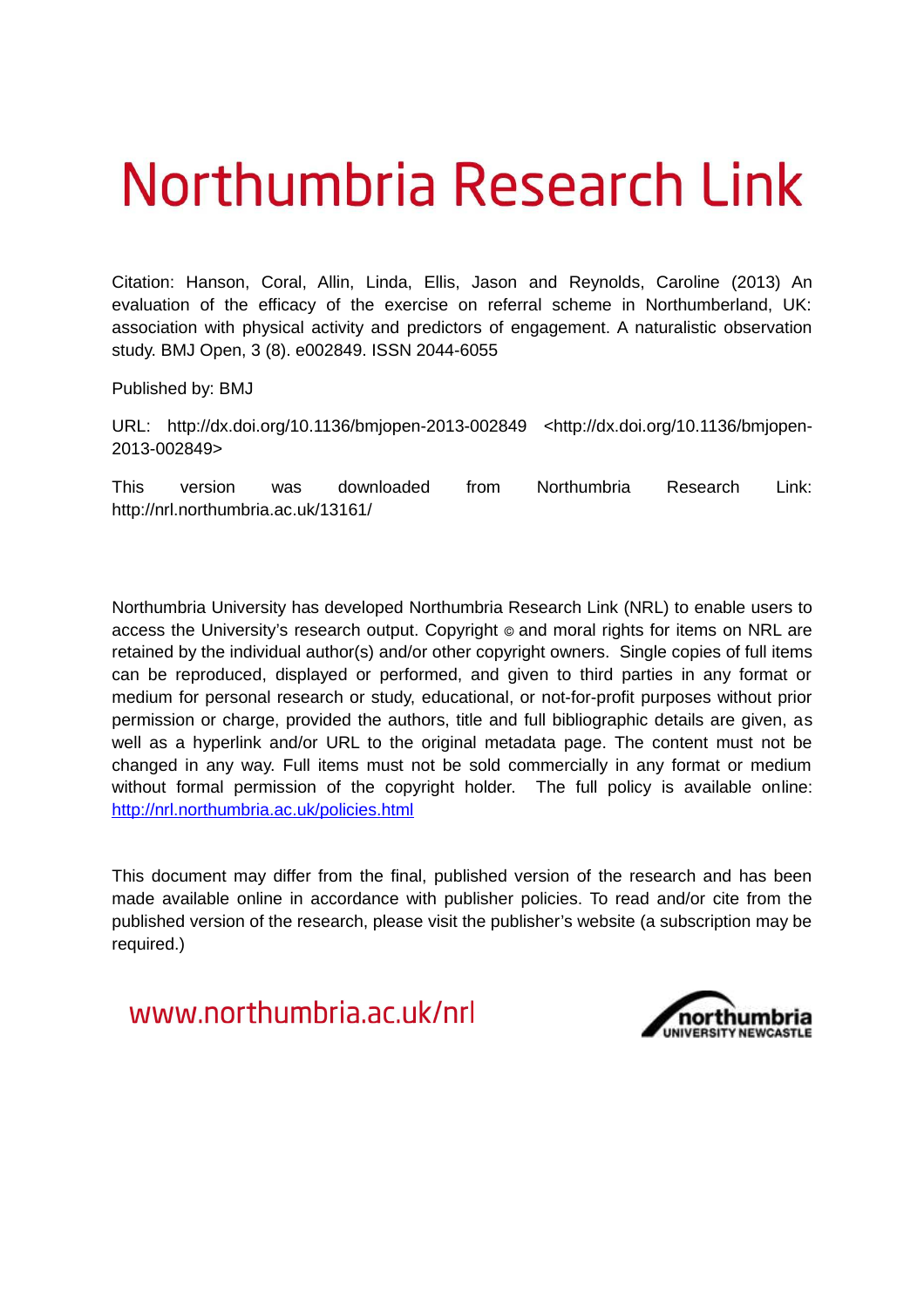## An evaluation of the efficacy of the BM.  $\sum_{n=1}^{\infty}$  exercise on referral scheme in Northumberland, UK: association with physical activity and predictors of engagement. A naturalistic observation study

Coral L Hanson,<sup>1</sup> Linda J Allin,<sup>1</sup> Jason G Ellis,<sup>2</sup> Caroline J Dodd-Reynolds<sup>1</sup>

#### ABSTRACT

To cite: Hanson CL, Allin LJ, Ellis JG, et al. An evaluation of the efficacy of the exercise on referral scheme in Northumberland, UK: association with physical activity and predictors of engagement. A naturalistic observation study. BMJ Open 2013;3:e002849. doi:10.1136/bmjopen-2013- 002849

▶ Prepublication history for this paper is available online. To view these files please visit the journal online [\(http://dx.doi.org/10.1136/](http://dx.doi.org/10.1136/bmjopen-2013-002849) [bmjopen-2013-002849](http://dx.doi.org/10.1136/bmjopen-2013-002849)).

Received 8 March 2013 Revised 11 June 2013 Accepted 14 June 2013

1 Department of Sport, Exercise and Rehabilitation, Faculty of Health and Life Sciences, University of Northumbria, Newcastle upon Tyne, UK <sup>2</sup>Department of Psychology, Faculty of Health and Life Sciences, University of Northumbria, Newcastle upon Tyne, UK

#### Correspondence to

Coral L Hanson; coral. hanson@northumbria.ac.uk

**Objectives:** Exercise on referral schemes (ERS) are widely commissioned in the UK but there is little evidence of their association with physical activity levels. We sought to assess the Northumberland exercise on referral scheme in terms of increased levels of physical activity and identify predictors of engagement.

**Design:** A naturalistic observational study. **Setting:** 9 local authority leisure sites in Northumberland.

**Participants:** 2233 patients referred from primary and secondary care between July 2009 and September 2010.

Intervention: A 24-week programme including motivational consultations and supervised exercise sessions for participants.

Outcome measures: Uptake, 12-week adherence, 24-week completion, changes in Godin Leisure-Time Exercise Questionnaire scores after 24-weeks and attendance levels at supervised exercise sessions during the scheme. Three binary logistic regressions were used to examine demographic and referral factors associated with initial uptake, 12-week adherence and 24-week completion.

Results: Uptake was 81% (n=1811), 12-week adherence was 53.5% (n=968) and 24-week completion was 42.9% (n=777). Participants who completed significantly increased their self-reported physical activity levels at 24-weeks t (638)=−11.55, p<0.001. Completers attended a mean of 22.87 (12.47 SD) of a target 48 supervised sessions. Increasing age, being female and leisure site were associated with uptake, increasing age, Index of Multiple Deprivation and leisure site were associated with 12-week adherence and Body Mass Index and leisure site were associated with 24-week completion. Each regression significantly increased the prediction accuracy of stage of exit (non-starters vs starters 81.5%, dropouts before 12 weeks vs 12-week adherers 66.9%, and dropouts between 13 and 24 weeks 82.2%).

#### ARTICLE SUMMARY

#### Article focus

- $\blacksquare$  Exercise on referral schemes are widespread in the UK and are a popular way of promoting physical activity in primary care.
- $\blacksquare$  There is evidence for an association between exercise on referral and short-term increase in physical activity, but weaker evidence for longer term physical activity maintenance.

#### Key messages

- We found evidence of significant changes in selfreported physical activity over a 6-month period for those who completed the scheme, but levels achieved were well below the UK recommendations for 150 min of moderate activity per week.
- Increasing age was a significant predictor of uptake of and adherence to exercise on referral schemes; while a prescheme BMI of  $30+ kg/m^2$ was a significant negative predictor of completion.

#### Strengths and limitations of this study

- The use of routinely collected scheme data provides a viable way of evaluating an intervention type that is already widespread but lacks evidence about effectiveness.
- The use of a self-reported physical activity questionnaire may have led to inaccuracies in quantifying increases in levels of physical activity.
- $\blacksquare$  Although the study identified which participants successfully engaged with the scheme, it has not attempted to identify the reasons for engagement or non-engagement.
- $\blacksquare$  The factors analysed only minimally increased prediction accuracy levels. This would indicate that there are other factors that have not been considered in this study that are associated with how long participants engage with the scheme.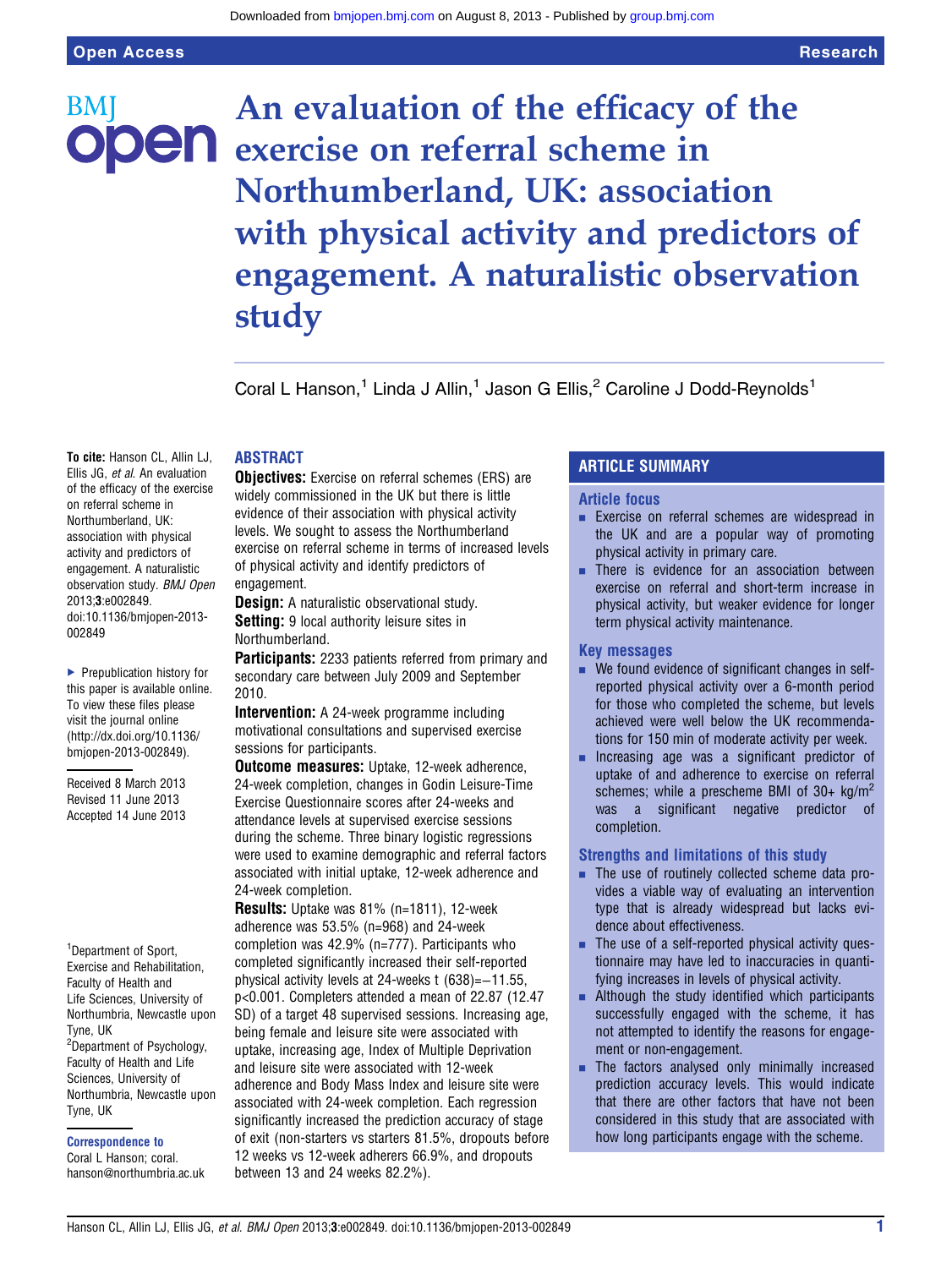#### **INTRODUCTION**

Regular physical activity is known to have a beneficial effect on the risk of coronary heart disease (CHD), stroke, and mortality from all causes.<sup>1-3</sup> However only 39% of men and 29% of women in England are sufficiently active to benefit their health.<sup>4</sup> Intervention in primary care is seen as key to increasing physical activity in those at risk of developing long-term health conditions and exercise on referral schemes (ERS), established during the 1990s, are a popular method of promoting such activity.<sup>5</sup> Schemes generally consist of a referral by a primary care health professional to a third party (usually a leisure facility), followed by a series of consultations with an exercise specialist, and a programme of supervised physical activity over a 10-week to 12-week period. $6$  There is uncertainty about the efficacy of ERS in promoting medium to long-term physical activity behaviour change due to the short duration of programmes. <sup>7</sup> There has been one recent pragmatic randomised controlled trial (RCT) of ERS in Wales,<sup>8</sup> which found increased physical activity for those with CHD only. That said, it has been argued that evaluation of ERS by RCTs is not realistic given the number of established schemes in the UK.<sup>9</sup>

Many existing UK schemes are commissioned by the National Health Service; however, lack of evidence about effectiveness in increasing physical activity levels means it is unclear whether they represent an efficient use of resources.<sup>10</sup> A Health Technology Assessment in 2011<sup>11</sup> identified that for ERS cost per quality-adjusted life year could change markedly when scheme differences and cost inputs are taken into account, meaning that robust evidence on cost effectiveness could not be currently provided. To provide a clear assessment of value for money, there is a requirement for robust evaluations of existing programmes.

There have been a limited number of observational studies that have examined data from established schemes in England.<sup>12–19</sup> These studies have examined how many of those who were referred initially participated in the scheme (uptake)<sup>12 14–16</sup> <sup>19</sup> and for how long individuals engaged with the scheme (adherence).<sup>12 14 15 17 18</sup> Levels of uptake were reported to be between 58% and 79% and adherence, between 34% and  $57\%$ . Moreover, a recent systematic review<sup>20</sup> found a pooled adherence level of 49% across observational studies. In addition to analysing levels of uptake and adherence, studies<sup>12</sup> <sup>14–17</sup> <sup>19</sup> have examined whether ERS is more successful for certain types of participants. There has been little consensus other than increasing age is a predictor of adherence.12 14 15

Although the primary aim of ERS is to increase physical activity, few studies have robustly reported on changes in physical activity as a result of participation. Dugdill et  $al<sup>12</sup>$ reported significant increases in self-reported physical activity but other studies have used attendance at consultations as a proxy measure of attendance at sessions. Some studies<sup>17 21 22</sup> have indicated participants achieved 80% of target attendance but did not define number of attendances required to achieve 'target attendance'. In a RCT of an ERS in Hailsham<sup>23</sup> completers on average attended 9 of 20 (45%) possible exercise sessions over a 10-week programme.

The present study was an evaluation of routinely collected data from an ERS in North East England (Northumberland), which had an intended primary outcome of increasing physical activity. This naturalistic observational study was designed to investigate whether engagement in scheme consultations (prescheme, after 12 weeks and postscheme after 24 weeks) (1) resulted in increased physical activity and (2) was predicted by factors relating to the referral.

#### **METHOD**

Anonymised data were extracted from a database compiled by scheme providers (provider 1 and 2) about referrals made between July 2009 and September 2010. Ethics approval was not sought; guidance from NHS National Research Ethics Service indicated that this was not required as the evaluation was considered to be a service audit of anonymised data.

#### Scheme structure

Referrals to the ERS could be made to nine local authority leisure sites in Northumberland by primary or secondary care professionals on a standardised form. The scheme was operated by provider 1 (sites B–F) and provider 2 (sites A and G–I). The scheme was newly established at site A, where it was implemented with shared learning from both providers. Scheme staff (employed by the leisure providers) held a minimum of a Register of Exercise Professionals (REPs) recognised level 3 exercise on referral qualification. Staff dealing with cardiac rehabilitation referrals held a REPs recognised level 4 cardiac rehabilitation qualification.

Demographic and other personal data (age, postcode, gender, employment status, primary and secondary reason for referral) were provided on the referral form. Where possible, information from missing data fields was requested by scheme staff at initial contact with referrals. All data were recorded in the scheme database. There were set inclusion criteria for referral (eg, primary/secondary CVD prevention, mild-to-moderate mental health issues) and exclusion criteria (eg, resting systolic blood pressure of  $\geq$ 180 mm Hg or diastolic blood pressure of  $\geq 100$  mm Hg, severe anxiety or depression; see figure 1 for full details).

There was a standardised pathway for referrals (figure 2).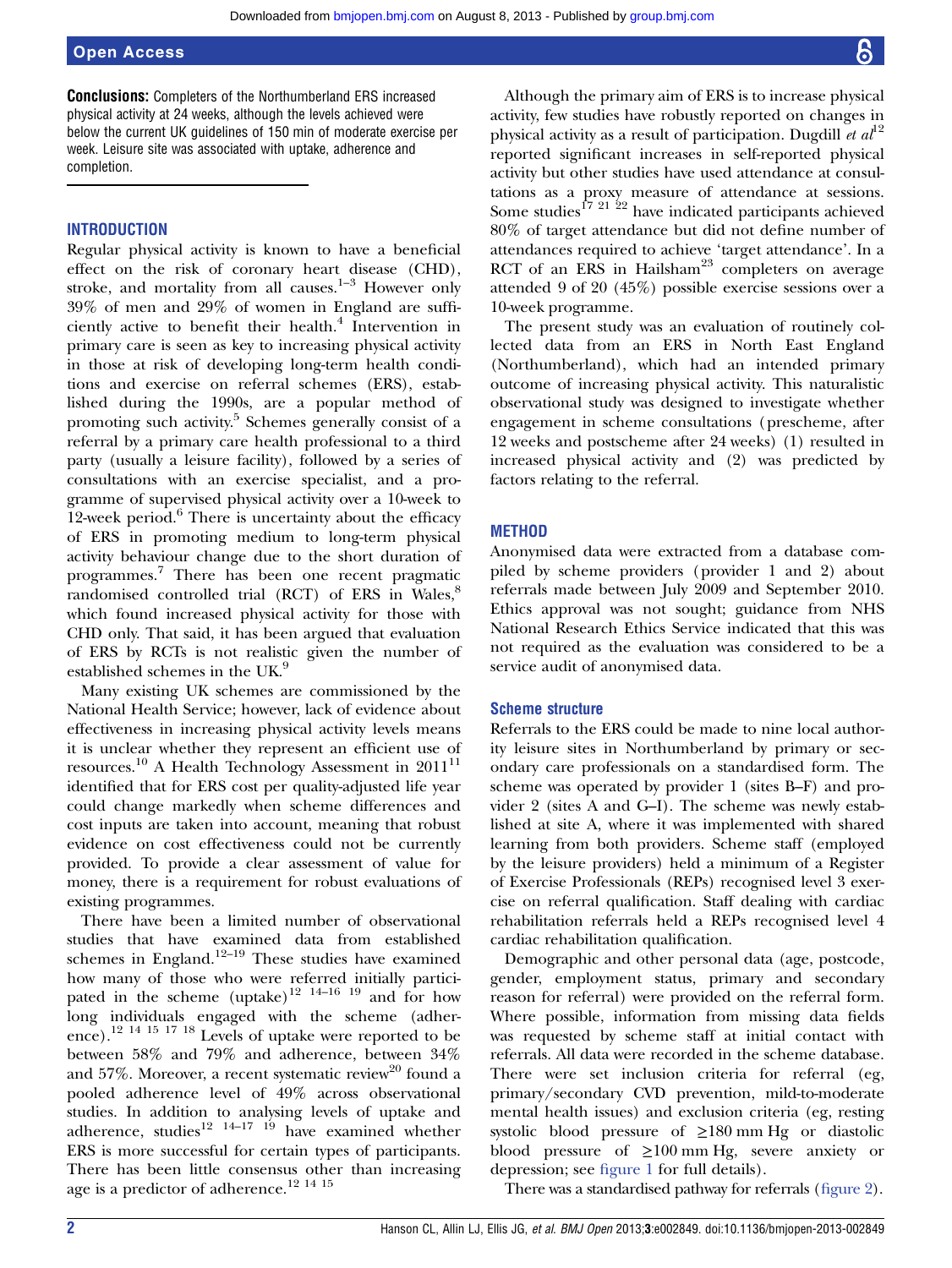|                     | Figure 1 Scheme inclusion and |
|---------------------|-------------------------------|
| exclusion criteria. |                               |

| <b>Inclusion Criteria</b>                                                                         |
|---------------------------------------------------------------------------------------------------|
| Cardiovascular disease (CVD) primary and secondary prevention                                     |
| (hypertension, hypercholesterolemia, post-cardiac event or procedure and having completed         |
| phase III cardiac rehabilitation, established CVD with a clinical assessment within previous 6    |
| <i>months</i> )                                                                                   |
| Overweight / obesity (BMI 25+ $kg/m^2$ )                                                          |
| Mental health problems (mild to moderate anxiety and depression where the referring health        |
| professional considered that group exercise would be suitable and beneficial)                     |
| Metabolic / endocrine disease (type 2 diabetes or impaired glucose tolerance)                     |
| Musculoskeletal problems                                                                          |
| Respiratory conditions (mild to moderate asthma and chronic obstructive pulmonary disease)        |
| Neurological conditions (e.g. mild Parkinson's disease)                                           |
| <b>Exclusion Criteria</b>                                                                         |
| Resting systolic blood pressure of $\geq$ 180 mmHg or diastolic blood pressure of $\geq$ 100 mmHg |
| Unstable angina <i>(diagnosed within the previous month, following no established pattern,</i>    |
| occurring at rest or with minimal exertion, not relieved by rest or oral medication taken at the  |
| onset of symptoms)                                                                                |
| Uncontrolled tachycardia (resting heart rate $\geq 100$ bpm)                                      |
| Uncontrolled arrhythmias                                                                          |
| Significant drop $(\geq 15 \text{ mmHg})$ in blood pressure during exercise                       |
| Severe anxiety and depression (no definition provided)                                            |
| Severe neuromuscular disorders (no definition provided)                                           |
| Unstable or acute heart failure (excessive breathlessness, unexplained weight gain of more than   |
| 2kg over a 5 day period, ankle oedema)                                                            |
| Uncontrolled diabetes (poorly controlled blood sugar levels)                                      |
| New or worsening breathlessness, palpitations, dizziness or lethargy                              |
| Aged under 16 years                                                                               |

The scheme was longer than many others previously studied, being 24 weeks in duration. Participants were asked to attend three consultations at the leisure site where they had chosen to take part (prescheme, after 12 weeks and postscheme after 24 weeks). Consultations, based around the Transtheoretical Model, $^{24}$  involved an assessment of stage of change and a discussion about reason for referral, activity preferences, current activity and potential barriers to increasing activity.

Participants accessing the scheme were encouraged to attend two supervised exercise sessions per week (maximum 48 sessions). Sessions were group based, with different activities available (gym, circuit classes, racquet sports and swimming). Although group based, activities were tailored to individuals. Cost for sessions ranged from £1.55 to £5.70. Participants were encouraged to undertake independent physical activity and given advice based on the (then current) 30 min, 5× per week, moderate activity message.<sup>25</sup>

Dated attendances at sessions were recorded for each participant. Staff contacted participants who had not attended sessions for 1 week by telephone (maximum three calls) or by post. Participants who did not wish to return or did not respond within 1 month were recorded as dropouts. Twelve-week and 24-week consultations were offered to all participants not classed as dropouts, regardless of levels of attendance at sessions.

#### **Measurements**

The Godin Leisure-Time Exercise Questionnaire  $(GLTEQ)^{26}$  was used to assess self-reported physical activity at prescheme and postscheme consultations. Participants were asked to report the number of times they participated in light, moderate and vigorous activity for at least 15 min over a typical 7-day period. The number of incidences of light activity were multiplied by three, moderate by five and vigorous by nine (multipliers related to metabolic equivalents (METS) for each activity intensity). These results were then added together to give the Godin weekly activity score. An equivalent weekly amount of moderate activity was calculated by dividing the weekly activity score by its metabolic equivalent for moderate activity (ie, 5 METs) and then multiplying by 15 min (the minimum amount of time for each bout of activity reported) to determine an overall typical weekly duration of moderate activity. A moderate benchmark was used in order to provide comparison with the current guidelines of 150 min of moderate activity per week.<sup>27</sup>

Referrals were initially classified as either

- ▸ Non-starter: did not attend prescheme consultation or excluded at prescheme consultation as not meeting referral criteria;
- ▸ Starter: attended prescheme consultation and was admitted to the scheme.

Length of engagement for starters was further classified by stage of exit

- ▸ Dropout (before 12 weeks): admitted, but dropped out before 12-week consultation;
- Twelve-week adherer: attended 12-week consultation;
- ▸ Dropout (12–24 weeks): attended 12-week consultation but dropped before 24-week consultation;
- Completer: attended 24-week consultation.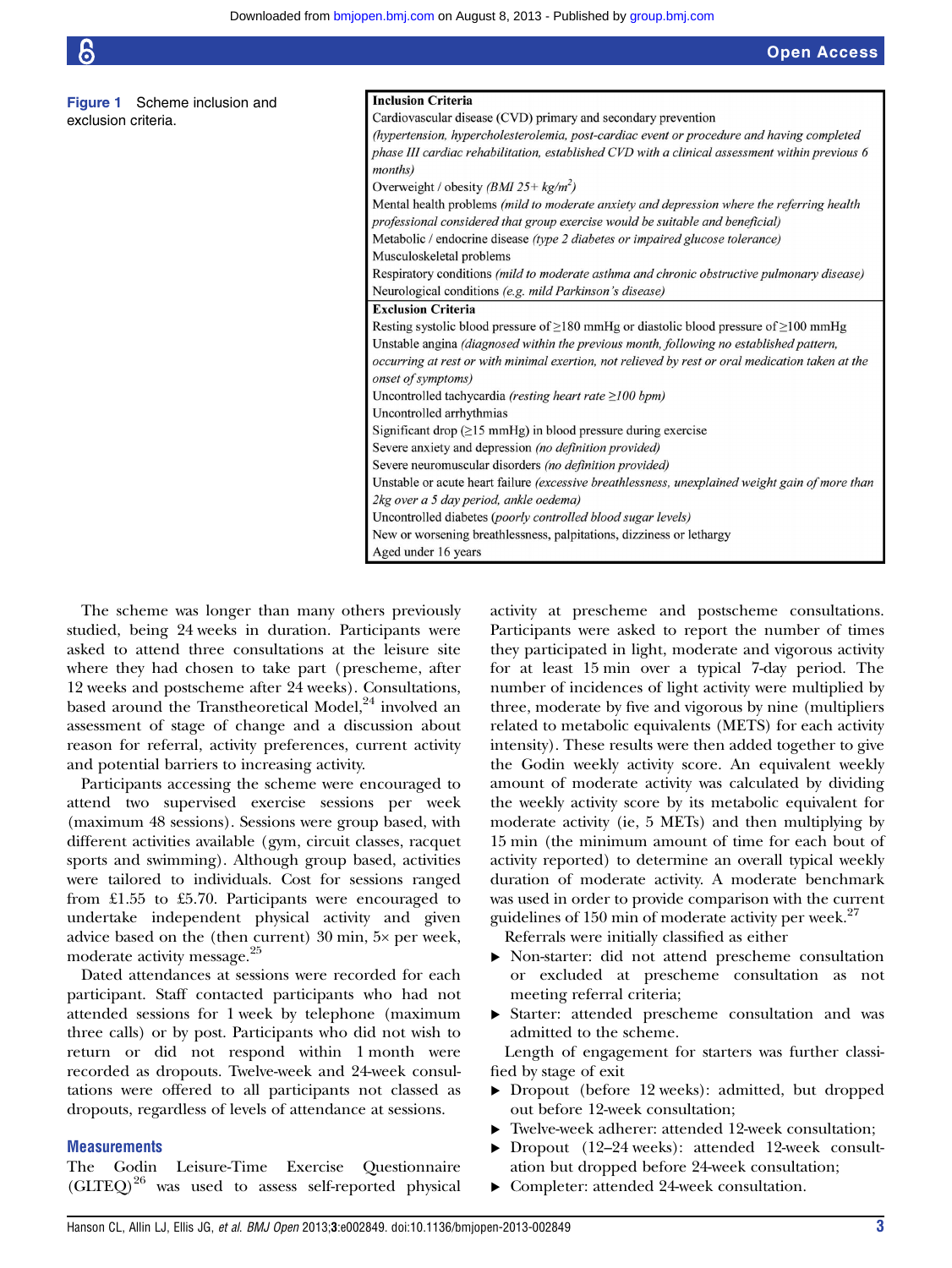Figure 2 Scheme process.



To make comparisons with previously published studies, uptake (defined as number of participants admitted to the scheme following the prescheme consultation) and adherence (defined as number of participants who attended the 12-week consultation) were calculated. As 12 weeks was the midpoint of the ERS studied, a measure of completion (defined as number of participants who attended the 24-week consultation) was added.

#### Statistical analysis

Analyses were performed using PSAW Statistics V.20. Descriptive statistics of referrals relating to personal characteristics (gender, age, Index of Multiple Deprivation (IMD), employment status and initial BMI)

and the referral process (profession of referrer, reason for referral, secondary reason for referral and leisure site) were examined in relation to non-starters compared to starters; then for starters in relation to stage of exit. Initial analysis  $(\chi^2$  and t tests) explored whether there were significant differences (<0.05 with 95% CI) in these characteristics between non-starters and starters.

Three binary logistic regressions were used to identify whether personal and referral characteristics were predictors of the three binary outcomes of starting the scheme after referral, 12-week adherence and 24-week completion (table 1).

Seven common independent variables were entered into each regression (age, gender, IMD, profession of referrer, reason for referral, secondary reason for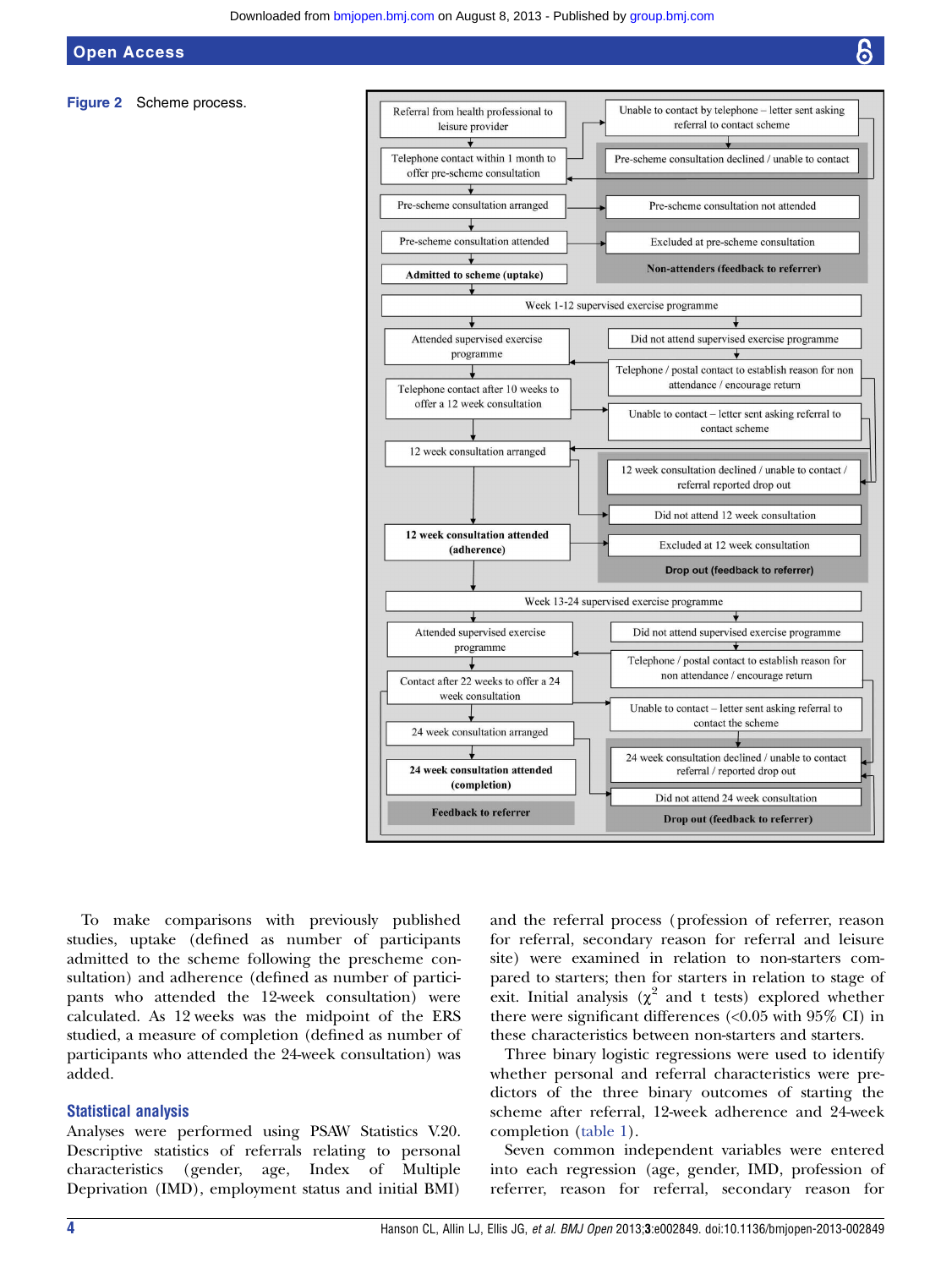| ۰ |
|---|
|   |
|   |

| <b>Open Access</b> |  |
|--------------------|--|
|--------------------|--|

| Binary outcome variables for logistic regressions<br>Table 1 |                                   |           |                          |  |  |
|--------------------------------------------------------------|-----------------------------------|-----------|--------------------------|--|--|
| Logistic regression                                          | <b>Binary outcome 0</b>           |           | <b>Binary outcome 1</b>  |  |  |
|                                                              | Non-starter $(n=422)$             | VS        | Starter $(n=1811)$       |  |  |
| 2                                                            | Dropout (before 12 weeks) (n=843) | <b>VS</b> | 12-week adherers (n=968) |  |  |
| 3                                                            | Dropout $(12-24$ weeks) $(n=191)$ | VS        | Completers (n=777)       |  |  |

referral and leisure site). In addition, prescheme BMI was available for entry into regressions two and three. Goodness of fit tests (Cox & Snell, Nagelkerke and Hosmer & Lemeshow) were used to assess whether the regressions were good fits of the data.

A paired sample t test was used to examine whether there were significant differences in prescheme and 24-week self-reported levels of physical activity using the GLTEO.<sup>26</sup>

#### RESULTS Participant flow

A total of 2233 referrals were made between July 2009 and October 2010. A total of 19% (n=422) referrals were non-starters. Of these, 409 did not attend a consultation and 13 were excluded after the prescheme consultation. Eighty-one per cent (n=1811) of referrals were admitted to the scheme after the initial assessment (uptake). Of these 46.5% (n=843) dropped out in the first 12 weeks, 53.5% (n=968) attended the 12-week consultation, 10.5% (n=191) dropped out between weeks 13 and 24 and 42.9% (n=777) attended the 24-week consultation.

#### Baseline data

Table 2 shows personal and referral characteristics of participants. Referrals were predominantly female (59%), with a mean age of 53 years (15.9 SD). The main referrers were general practitioners (58%, n=1278) and the most common reasons for referral were overweight/ obesity (42%, n=913) and cardiovascular disease primary/secondary prevention (CVD) (30%, n=649).

#### Differences in personal and referral characteristics between non-starters and starters

Descriptive characteristics of referrals can be seen in table 2. There were significant differences in demographics (age t(2231) = -9.60, p<0.001; IMD t(2211) =  $-5.40$ , p<0.001; employment status X<sup>2</sup>=40.43, p<0.001) and in referral characteristics (reason for referral  $X^2$ =31.2, p<0.001, secondary reason for referral  $X^2$ =20.8, p<0.001 and leisure site  $X^2=38.0$ , p<0.001) for starters compared to non-starters.

#### Characteristics associated with uptake, adherence and completion

A logistic regression analysis was conducted to predict uptake of the ERS using age, gender, IMD quintile, reason for referral, secondary reason for referral,

profession of referrer and leisure site as predictors. A test of the full model against a constant only model was statistically significant, indicating that the predictors as a set reliably distinguished between acceptors and decliners of the offer  $(X^2(31) = 168.53, p < 0.001)$ .

Nagelkerke's  $R^2$  of 0.12 and Cox & Snell  $R^2$  of 0.08 indicated an adequate relationship between prediction and grouping. Prediction success overall was 81.5% (99.5% for starters and 4.3% for non-starters). The Wald criterion demonstrated that age (35–44 years, B=0.705, SE=0.247, 45–54 years, B=0.657, SE=0.240, 55–64 years, B=1.113, SE=0.249, 65–74 years, B=1.429, SE=0.274, 75+ years, B=2.002, SE=0.421), gender (female B=0.341, SE=0.122), IMD quintile (61–80%, B=0.533, SE=0.215, 81–100% least deprived B=0.348, SE=0.204), secondary reason for referral (metabolic/endocrine B=1.104, SE=0.409) and leisure site (site F, B=0.855, SE=0.304, site H, B=0.925, SE=0.387, site I B=0.664, SE=0.315) made significant contributions to the model.

A second logistic regression analysis was conducted to predict 12-week adherence among starters using the same predictors as in regression one, but with the addition of prescheme BMI. A test of the full model against a constant only model was statistically significant, indicating that the predictors as a set reliably distinguished between dropouts and 12-week adherers  $(X^2(34))$  $=261.82, p<0.001$ ).

Nagelkerke's  $R^2$  of 0.19 and Cox & Snell  $R^2$  of 0.14 indicated an adequate relationship between prediction and grouping. Prediction success overall was 66.9% (62.1% for dropouts and 70.8% for adherers). The Wald criterion demonstrated that age (55–64 years, B=1.382, SE=0.302, 65–74 years, B=1.734, SE=0.302, 75+ years, B=1.173, SE=0.354), IMD (61–80%, B=0.412, SE=0.195, 81–100% least deprived B=0.671, SE=0.199), profession of referrer (cardiac rehabilitation nurse, B=0.829, SE=0.254), BMI  $(35+ \text{kg/m}^2 \text{B}=-0.437, \text{SE}=0.218)$ and leisure site (site G, B=−1.393, SE=0.391, site H, B=−1.185, SE=0.341, site I, B=−0.961, SE=0.299) made significant contributions to the model.

The final logistic regression was conducted to predict 24-week completion among 12-week adherers using the same predictors as regression two. A test of the full model against a constant only model was statistically significant, indicating that the predictors as a set reliably distinguished between those who dropped out between 12–24 weeks and completers  $(X^2(34)=159.16, p<0.001)$ .

Nagelkerke's  $R^2$  of 0.25 and Cox & Snell  $R^2$  of 0.19 indicated an adequate relationship between prediction and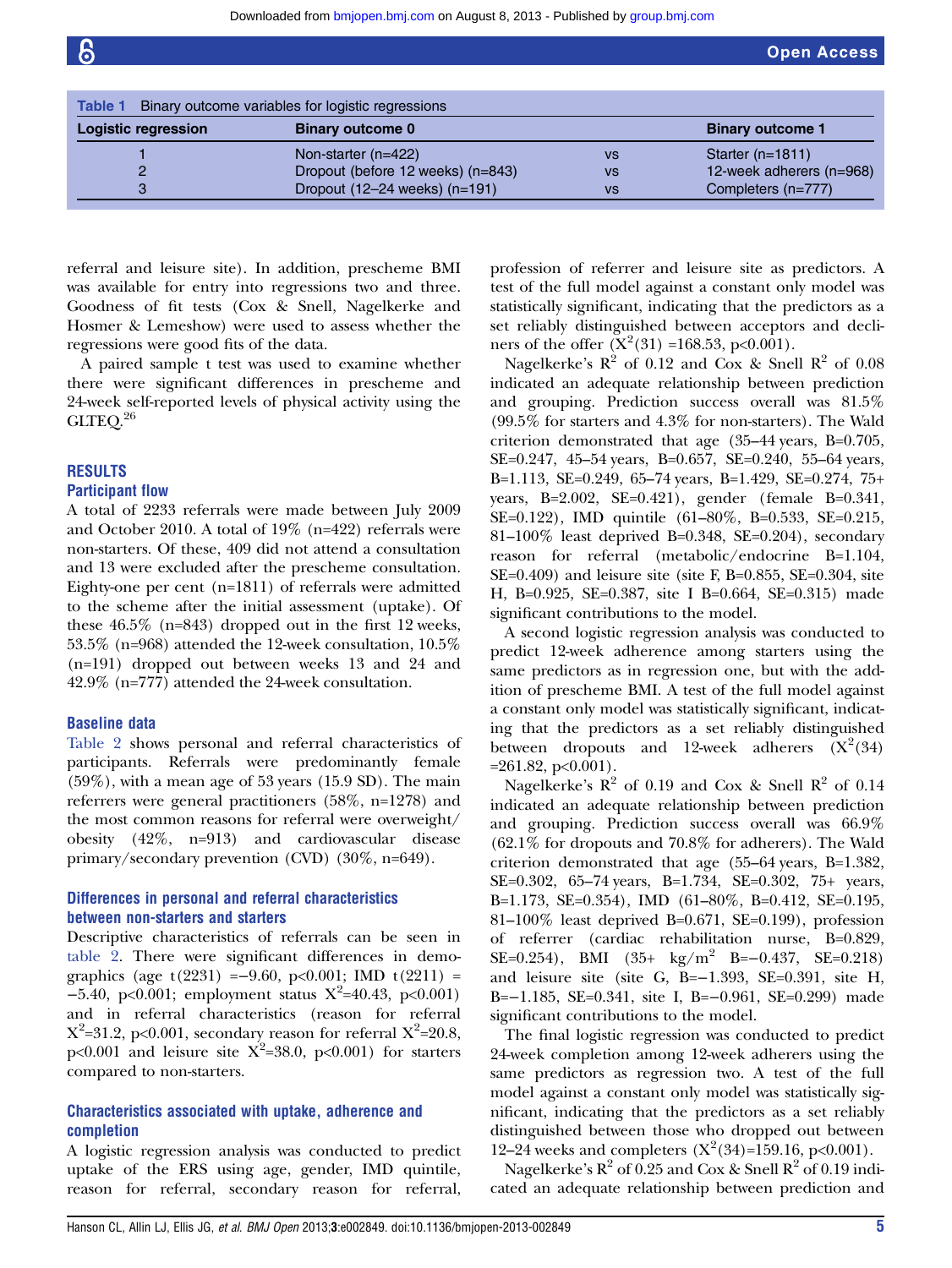#### Table 2 Descriptive characteristics of referrals

|                                              | <b>All referrals</b> |                                 | <b>Non-starters</b> |          | <b>Starters</b> |          | 12-Week<br>adherers |          | <b>Completers</b> |          |
|----------------------------------------------|----------------------|---------------------------------|---------------------|----------|-----------------|----------|---------------------|----------|-------------------|----------|
|                                              | $\mathsf{n}$         | Per cent                        | $\mathsf{n}$        | Per cent | $\mathsf{n}$    | Per cent | $\mathsf{n}$        | Per cent | $\overline{ }$    | Per cent |
| Age (n=2233)                                 |                      |                                 |                     |          |                 |          |                     |          |                   |          |
| $16 - 24$                                    | 122                  | 5.5                             | 43                  | 10.2     | 79              | 4.4      | 23                  | 2.4      | 17                | 2.2      |
| $25 - 34$                                    | 220                  | 9.9                             | 72                  | 17.0     | 148             | 8.2      | 43                  | 4.5      | 34                | 4.4      |
| $35 - 44$                                    | 322                  | 14.5                            | 70                  | 16.6     | 252             | 13.9     | 94                  | 9.7      | 65                | 8.4      |
| $45 - 54$                                    | 408                  | 18.3                            | 93                  | 22.0     | 315             | 17.4     | 131                 | 13.5     | 101               | 13.0     |
| $55 - 64$                                    | 571                  | 25.6                            | 85                  | 20.1     | 486             | 26.8     | 304                 | 31.4     | 243               | 31.3     |
| $65 - 74$                                    | 447                  | 20.0                            | 49                  | 11.6     | 398             | 22.0     | 278                 | 28.7     | 239               | 30.7     |
| $75+$                                        | 143                  | 6.2                             | 10                  | 2.5      | 133             | 7.3      | 95                  | 9.8      | 78                | 10.0     |
| Gender (n=2233)                              |                      |                                 |                     |          |                 |          |                     |          |                   |          |
| Female                                       | 1327                 | 59.4                            | 238                 | 56.4     | 1089            | 60.1     | 566                 | 58.5     | 441               | 56.8     |
| Male                                         | 906                  | 40.6                            | 184                 | 43.6     | 722             | 39.9     | 402                 | 41.5     | 336               | 43.2     |
| Index of multiple deprivation (n=2213)       |                      |                                 |                     |          |                 |          |                     |          |                   |          |
| 20% most deprived                            | 511                  | 23.1                            | 135                 | 32.1     | 376             | 21.0     | 183                 | 19.0     | 156               | 20.2     |
| $21 - 40%$                                   | 479                  | 21.6                            | 100                 | 23.8     | 379             | 21.1     | 187                 | 19.4     | 156               | 20.2     |
| 41-60%                                       | 413                  | 18.7                            | 68                  | 16.2     | 345             | 19.2     | 191                 | 19.8     | 158               | 20.3     |
|                                              | 378                  | 17.1                            | 54                  | 12.9     | 324             | 18.1     | 190                 | 19.7     | 148               | 19.1     |
| 61-80%                                       | 432                  | 19.5                            | 63                  | 15.0     | 369             | 20.6     | 213                 | 22.1     | 156               | 20.2     |
| 81-100% least deprived                       |                      |                                 |                     |          |                 |          |                     |          |                   |          |
| Employment status (n=1447)<br><b>Retired</b> |                      |                                 |                     |          |                 |          |                     |          |                   |          |
|                                              | 525                  | 36.3                            | 58                  | 22.0     | 467             | 39.4     | 351                 | 52.3     | 320               | 55.1     |
| Incapacity benefit                           | 190                  | 13.1                            | 51                  | 19.4     | 139             | 11.7     | 58                  | 8.7      | 48                | 8.3      |
| Employed                                     | 404                  | 27.9                            | 86                  | 32.7     | 318             | 26.9     | 150                 | 22.4     | 118               | 20.3     |
| Job seekers allowance                        | 93                   | 6.4                             | 27                  | 10.3     | 66              | 5.6      | 23                  | 3.4      | 19                | 3.2      |
| Full time education                          | 21                   | 1.5                             | 5                   | 1.9      | 16              | 1.4      | 1                   | 0.1      | $\mathbf{1}$      | 0.2      |
| Other                                        | 214                  | 14.8                            | 36                  | 13.7     | 178             | 15.0     | 88                  | 13.1     | 75                | 12.9     |
| Profession of referrer (n=2190)              |                      |                                 |                     |          |                 |          |                     |          |                   |          |
| General practitioner                         | 1278                 | 58.4                            | 253                 | 60.7     | 1025            | 57.8     | 508                 | 53.4     | 407               | 53.2     |
| Practice nurse                               | 590                  | 26.9                            | 117                 | 28.1     | 473             | 26.7     | 257                 | 27.0     | 200               | 26.1     |
| Cardiac rehabilitation nurse                 | 185                  | 8.4                             | 21                  | 5.0      | 164             | 9.2      | 130                 | 13.7     | 117               | 15.3     |
| Other                                        | 137                  | 6.3                             | 26                  | 6.2      | 111             | 6.3      | 57                  | 5.9      | 41                | 5.4      |
| Reason for referral (n=2161)                 |                      |                                 |                     |          |                 |          |                     |          |                   |          |
| <b>CVD</b>                                   | 649                  | 30.0                            | 96                  | 23.6     | 553             | 31.6     | 365                 | 38.8     | 308               | 40.8     |
| Overweight/obesity                           | 913                  | 42.2                            | 192                 | 46.9     | 721             | 41.2     | 343                 | 36.5     | 271               | 35.9     |
| <b>Mental health</b>                         | 297                  | 13.8                            | 79                  | 19.4     | 218             | 12.4     | 95                  | 10.1     | 72                | 9.5      |
| Metabolic/endocrine                          | 149                  | 6.9                             | 29                  | 7.1      | 120             | 6.8      | 60                  | 6.4      | 45                | 6.0      |
| Other                                        | 153                  | 7.1                             | 14                  | 3.0      | 139             | 8.0      | 77                  | 8.2      | 58                | 7.8      |
| Secondary reason for referral (n=2233)       |                      |                                 |                     |          |                 |          |                     |          |                   |          |
| No secondary reason                          | 1649                 | 73.8                            | 324                 | 76.8     | 1325            | 73.2     | 715                 | 73.9     | 594               | 76.5     |
| <b>CVD</b>                                   | 34                   | 1.5                             | 3                   | 0.7      | 31              | 1.7      | 18                  | 1.9      | 14                | 1.8      |
| Overweight/obesity                           | 222                  | 9.9                             | 41                  | 9.7      | 181             | 10.0     | 94                  | 9.7      | 67                | 8.6      |
| Mental health                                | 130                  | 5.8                             | 35                  | 8.3      | 95              | 5.2      | 41                  | 4.2      | 31                | 4.0      |
| Metabolic/endocrine                          | 105                  | 4.7                             | $\overline{7}$      | 1.7      | 98              | 5.4      | 53                  | 5.5      | 39                | 5.0      |
| Other                                        | 93                   | 4.2                             | 12                  | 2.8      | 81              | 4.5      | 47                  | 4.8      | 32                | 4.1      |
| Prescheme BMI (n=1776)                       |                      |                                 |                     |          |                 |          |                     |          |                   |          |
| Normal weight $(18.5-24.9 \text{ kg/m}^2)$   |                      | Not available for those who did |                     |          | 215             | 12.1     | 131                 | 13.6     | 110               | 14.2     |
| Overweight $(25-29.9 \text{ kg/m}^2)$        |                      | not start the scheme            |                     |          | 459             | 25.8     | 273                 | 28.3     | 228               | 29.5     |
| Obese (30-34.5 kg/m <sup>2</sup> )           |                      |                                 |                     |          | 499             | 28.1     | 272                 | 28.2     | 210               | 27.2     |
| Morbidly obese $(35+kg/m^2)$                 |                      |                                 |                     |          | 603             | 34.0     | 288                 | 29.9     | 225               | 29.1     |
| Leisure site (n=2233)                        |                      |                                 |                     |          |                 |          |                     |          |                   |          |
| A (Leisure provider 2)                       | 113                  | 5.1                             | 22                  | 5.2      | 91              | 5.0      | 67                  | 6.9      | 60                | 7.7      |
| B (Leisure provider 1)                       | 186                  | 8.3                             | 54                  | 12.8     | 132             | 7.3      | 75                  | 7.7      | 71                | 9.1      |
| C (Leisure provider 1)                       | 332                  | 14.9                            | 83                  | 19.7     | 249             | 13.7     | 152                 | 15.7     | 117               | 15.1     |
| D (Leisure provider 1)                       | 103                  | 4.6                             | 20                  | 4.7      | 83              | 4.6      | 39                  | 4.0      | 34                | 4.4      |
| E (Leisure provider 1)                       | 428                  | 19.2                            | 89                  | 21.1     | 339             | 18.7     | 186                 | 19.2     | 168               | 21.6     |
| F (Leisure provider 1)                       | 501                  | 22.4                            | 81                  | 19.2     | 420             | 23.2     | 224                 | 23.1     | 196               | 25.2     |
| G (Leisure provider 2)                       | 73                   | 3.3                             | 10                  | 2.4      | 63              | 3.5      | 27                  | 2.8      | 20                | 2.6      |
| H (Leisure provider 2)                       | 156                  | 7.0                             | 18                  | 4.3      | 138             | 7.6      | 54                  | 5.6      | 24                | 3.1      |
| I (Leisure provider 2)                       | 341                  | 15.3                            | 45                  | 10.7     | 296             | 16.3     | 144                 | 14.9     | 87                | 11.2     |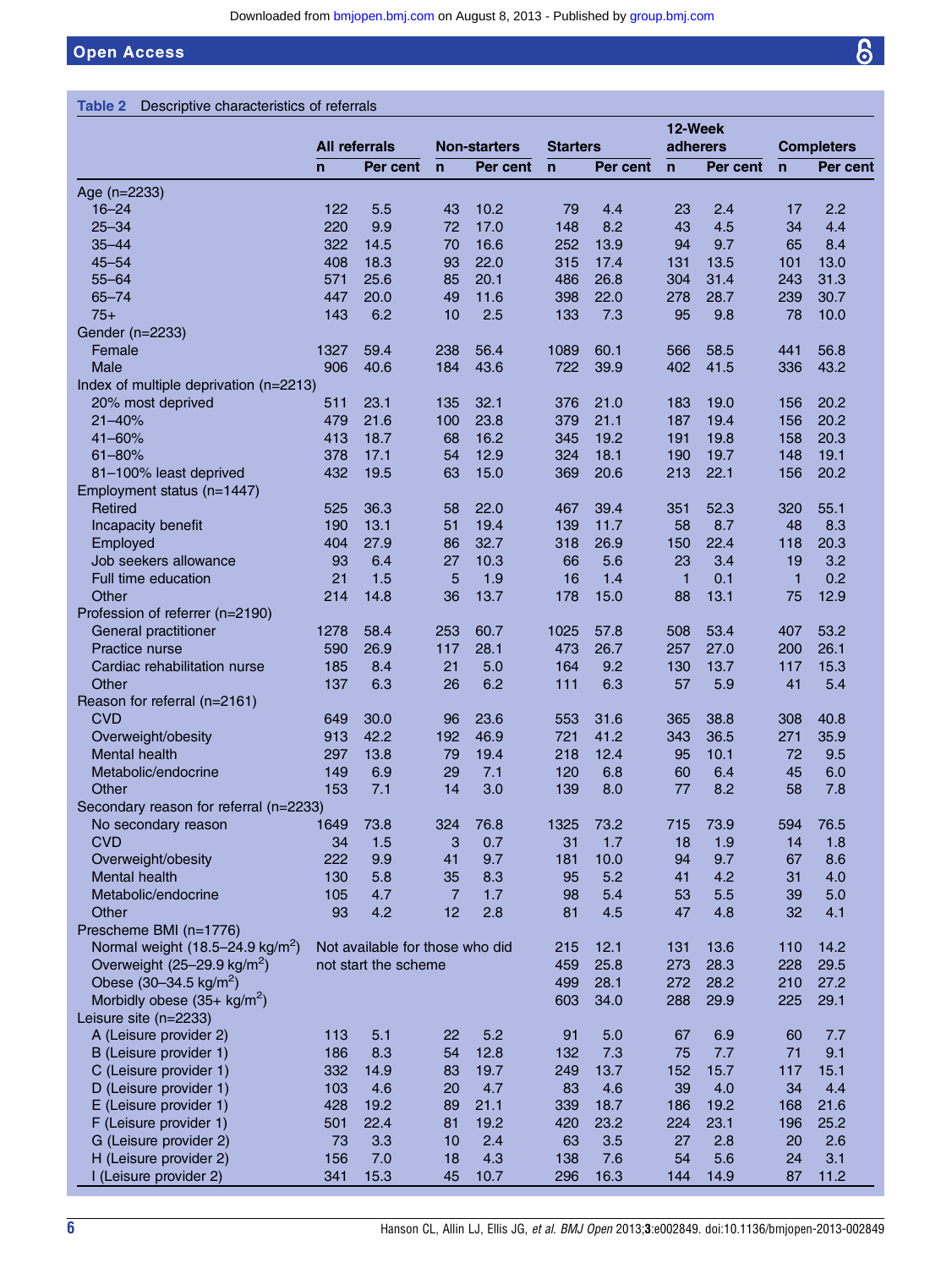grouping. Prediction success overall was 82.2% (24.2% for dropouts and 96.5% for adherers). The Wald criterion demonstrated that BMI (30–34.9 kg/m<sup>2</sup> B=−1.164, SE=0.377, 35+ kg/m<sup>2</sup> B=−0.921, SE=0.395) and leisure site (site G, B=−1.336, SE=0.377, site H, B=−2.102, SE=0.533, site I, B=−1.709, SE=0.473) made significant contributions to the model (table 3).

#### Physical activity levels

Self-reported physical activity for those who completed the scheme was measured through the  $GLTEQ^{26}$  prescheme and postscheme. Mean prescheme weekly activity scores were 17.43 units/week (15.82 SD) and postscheme scores were 27.11 units/week (20.46 SD). This equated to 52 min of moderate activity per week prescheme and 81 min postscheme, (a mean increase in moderate activity of 29 min/week). Participants who completed significantly increased their self-reported physical activity levels  $(t(638) = -11.55, p<0.001)$ .

#### Attendance at supervised ERS sessions

Mean attendance across sites for dropouts before 12 weeks was 4.28 sessions (5.68 SD), for 12-week adherers was 13.06 sessions (9.2 SD) and for completers was 22.87 sessions (12.47 SD). For completers, this equated to 47.7% of potential attendances (maximum 48), however, there were large variations between sites. Highest mean attendance for completers at a single site (A) was 31.18 (11.87 SD) sessions and the lowest (H) 15.37 (6.69 SD) sessions.

#### **DISCUSSION** Main findings

The aim of the present study was to examine whether participation in the ERS resulted in increased physical activity and what factors were predictors of uptake and stage of exit from the scheme. For those who completed the Northumberland ERS, there was a significant increase in self-reported physical activity. Completers attended sessions on average once a week during the referral period. Participants were asked to complete the  $GLTEQ<sup>26</sup>$  prescheme and postscheme. Results showed a statistically significant mean increase in activity of 29 min per week, but the average 82 min achieved was still well below the current recommendation of  $150 \text{ min}$ / week.<sup>27</sup> The only other ERS study to have used this questionnaire<sup>12</sup> reported a mean increase of  $27 \text{ min/week after}$ 3 months and 21 min/week after a year. Although reported increases were comparable between studies, in both levels of activity achieved are below recommended levels.

Personal and referral characteristics were found to be significant predictors of both uptake and length of engagement with the ERS studied. Increasing age, being female and metabolic/endocrine condition as a secondary reason for referral were positive predictors of uptake; while greater deprivation was a negative

predictor. Increasing age and being referred by a cardiac rehabilitation nurse were positive predictors of 12-week adherence; while greater deprivation and a BMI of 35+ kg/m<sup>2</sup> were negative predictors. BMI of more than 30 kg/m<sup>2</sup> was a negative predictor of completion. Leisure site was a significant predictor of uptake, 12-week adherence, and 24-week completion.

Uptake for this ERS was 81%, which compared favourably with other evaluation studies of routinely collected data,12 14 15 19 but was lower than the 85% uptake reported by a recent UK RCT.<sup>8</sup> The 53.3% adherence in this study was not dissimilar to results of a recent systematic review,<sup>20</sup> which found a pooled adherence level of 49% across observational studies. The measure of completion in this study indicated further attrition of 10.5% in weeks 13–24. Since the highest levels of dropout occurred in the first 3 months (46.5% of uptake), understanding barriers to, and facilitators of, attendance in the earlier stages of the scheme would make the most difference to improving sustained engagement. There has only been one qualitative study<sup>28</sup> considering participant perceptions of ERS, although several other studies<sup>23 29 30</sup> have included qualitative elements. Future studies are required to explore these issues in depth.

No other observational studies have reported comprehensive attendance data. In this study the total number of attendances at sessions was reported for participants. Completers attended approximately once a week, rather than the proposed two times a week. However, this did vary between sites and the site with the highest attendance also had the highest adherence to 12-week and 24-week consultations; conversely the site with the lowest attendance also had the lowest adherence to consultations. These findings indicate that using attendance at consultations as a proxy measure for attendance in activity sessions is an appropriate index.

Compared to other studies<sup>17 21 22</sup> that have indicated that participants achieved 80% of attendance, the present study found much lower levels of attendance (47.7%). However, previous studies have not tended to report data about actual levels of attendance per week. The present results are, however, similar to those reported in the RCT in Hailsham<sup>23</sup> where completers attended on average 45% of exercise sessions. If ERS only achieve average attendance rates of one session per week (potentially 60 min of moderate exercise), there is a need to investigate whether participants increase other activity in order to make an assessment of whether they achieve the 2011 UK government recommended 150 min of moderate exercise.<sup>27</sup>

This study also analysed whether demographic/other factors relating to the referral were predictors of uptake and stage of exit from the scheme. As in previous studies<sup>12 14 15</sup> increasing age was associated with uptake and adherence; however, in the present study almost half of the referrals (48%) were under 55 years. In the short term, retention to this ERS could be increased by focusing referrals on those over 55 years or specifically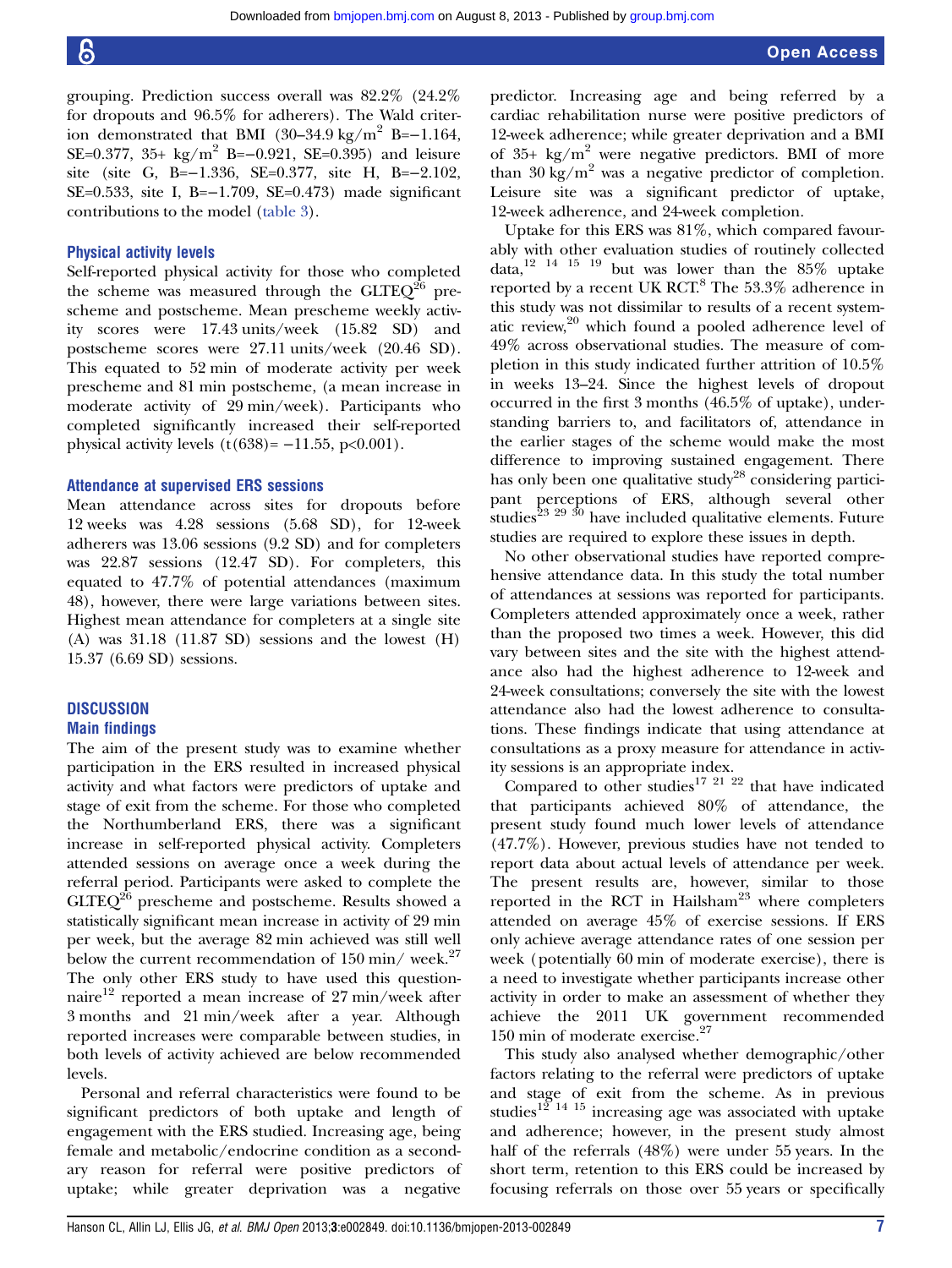Hanson CL, Allin LJ, Ellis JG,

et al.

BMJ Open

2013;3

:e002849. doi:10.1136/bmjopen-2013-002849

|                                      | <b>Regression 1</b>      |         | <b>Regression 2</b>     |         | <b>Regression 3</b>    |           |
|--------------------------------------|--------------------------|---------|-------------------------|---------|------------------------|-----------|
|                                      | OR (95% CI)              | p Value | OR (95% CI)             | p Value | OR (95% CI)            | p Value   |
| Age                                  |                          | < 0.001 |                         | < 0.001 |                        | 0.004     |
| $16 - 24$                            | 1.000 $(ref)$            |         | 1.000 $(ref)$           |         | 1.000 $(ref)$          |           |
| $25 - 34$                            | 1.161 (0.711 to 1.896)   | 0.551   | 1.049 (0.556 to 1.981)  | 0.882   | 1.118 (0.279 to 4.475) | 0.875     |
| $35 - 44$                            | 2.023 (1.247 to 3.281)   | 0.004   | 1.501 (0.838 to 2.688)  | 0.172   | 0.558 (0.165 to 1.890) | 0.349     |
| $45 - 54$                            | 1.928 (1.204 to 3.088)   | 0.006   | 1.697 (0.954 to 3.017)  | 0.072   | 1.022 (0.301 to 3.467) | 0.972     |
| $55 - 64$                            | 3.042 (1.866 to 4.959)   | < 0.001 | 3.984 (2.254 to 7.045)  | < 0.001 | 1.601 (0.488 to 5.247) | 0.437     |
| $65 - 74$                            | 4.175 (2.442 to 7.137)   | < 0.001 | 5.665 (3.136 to 10.234) | < 0.001 | 2.505 (0.740 to 8.484) | 0.140     |
| $75+$                                | 7.402 (3.244 to 16.890)  | < 0.001 | 5.544 (2.771 to 11.093) | < 0.001 | 1.894 (0.500 to 7.168) | 0.347     |
| Gender                               |                          |         |                         |         |                        |           |
| Male                                 | 1.000 $(ref)$            |         | 1.000 $(ref)$           |         | 1.000 $(ref)$          |           |
| Female                               | 1.406 (1.106 to 1.787)   | 0.005   | 1.189 (0.952 to 1.486)  | 0.128   | 0.823 (0.554 to 1.221) | 0.333     |
| Index of multiple deprivation        |                          | 0.119   |                         | 0.012   |                        | 0.807     |
| 20% most deprived                    | 1.000 $(ref)$            |         | $1.000$ (ref)           |         | $1.000$ (ref)          |           |
| $21 - 40%$                           | 1.215 (0.869 to 1.699)   | 0.254   | 1.191 (0.847 to 1.675)  | 0.314   | 0.960 (0.501 to 1.842) | 0.903     |
| $41 - 60%$                           | 1.416 (0.948 to 2.113)   | 0.089   | 1.335 (0.913 to 1.951)  | 0.136   | 1.281 (0.622 to 2.638) | 0.502     |
| $61 - 80%$                           | 1.704 (1.118 to 2.599)   | 0.013   | 1.510 (1.031 to 2.211)  | 0.034   | 0.894 (0445 to 1.795)  | 0.753     |
| 81-100% Least deprived               | 1.546 (1.019 to 2.347)   | 0.041   | 1.956 (1.325 to 2.887)  | 0.001   | 0.955 (0.481 to 1.898) | 0.896     |
| Profession of referrer               |                          | 0.301   |                         | 0.012   |                        | 0.353     |
| <b>General Practitioner</b>          | 1.000 $(ref)$            |         | 1.000 $(ref)$           |         | 1.000 $(ref)$          |           |
| Practice nurse                       | 0.802 (0. 610 to 1.055)  | 0.114   | 1.129 (0.878 to 1.451)  | 0.346   | 1.006 (0.643 to 1.573) | 0.979     |
| Cardiac rehabilitation nurse         | 1.243 (0.708 to 2.183)   | 0.449   | 2.291 (1.392 to 3.769)  | 0.001   | 2.045 (0.915 to 4.572) | 0.081     |
| Other                                | 0.999 (0.616 to 1.620)   | 0.998   | 1.146 (0.738 to 1.779)  | 0.544   | 0.924 (0.455 to 1.874) | 0.826     |
| Reason for referral                  |                          | 0.157   |                         | 0.751   |                        | 0.113     |
| <b>CVD</b>                           | 1.000 $(ref)$            |         | 1.000 $(ref)$           |         | 1.000 $(ref)$          |           |
| Overweight/obesity                   | 0.819 (0.560 to 1.199)   | 0.304   | 0.937 (0.673 to 1.303)  | 0.697   | 1.475 (0.832 to 2.616) | 0.183     |
| Mental health                        | $0.751$ (0.484 to 1.163) | 0.199   | 0.823 (0.544 to 1.244)  | 0.355   | 0.753 (0.360 to 1.572) | 0.449     |
| Metabolic/endocrine                  | 0.873 (0.521 to 1.462)   | 0.605   | 0.806 (0.511 to 1.272)  | 0.354   | 0.571 (0.261 to 1.247) | 0.160     |
| Other                                | 1.652 (0.866 to 3.153)   | 0.128   | 0.789 (0.501 to 1.244)  | 0.308   | 1.018 (0.467 to 2.218) | 0.965     |
| Secondary reason for referral        |                          | 0.031   |                         | 0.667   |                        | 0.820     |
| No secondary reason                  | 1.000 $(ref)$            |         | 1.000 $(ref)$           |         | 1.000 $(ref)$          |           |
| <b>CVD</b>                           | 2.125 (0.618 to 7.304)   | 0.231   | 1.001 (0.450 to 2.228)  | 0.998   | 1.529 (0.392 to 5.961) | 0.541     |
| Overweight/obesity                   | 0.829 (0.526 to 1.305)   | 0.418   | 0.869 (0.580 to 1.302)  | 0.496   | 1.233 (0.633 to 2.405) | 0.538     |
| Mental health                        | $0.818$ (0.522 to 1.284) | 0.383   | 0.888 (0.554 to 1.423)  | 0.621   | 1.268 (0.531 to 3.028) | 0.594     |
| Metabolic/endocrine                  | 3.016 (1.354 to 6.719)   | 0.007   | 0.894 (0.555 to 1.440)  | 0.644   | 0.778 (0.368 to 1.644) | 0.511     |
| Other                                | 1.497 (0.779 to 2.877)   | 0.226   | 1.445 (0.856 to 2.441)  | 0.168   | 0.797 (0.367 to 1.730) | 0.566     |
| Prescheme BMI (kg/m <sup>2</sup> )   |                          |         |                         | 0.214   |                        | 0.012     |
| Normal weight 18.5-24.9              | N/A                      |         | 1.000 $(ref)$           |         | 1.000 $(ref)$          |           |
| Overweight 25-29.9 kg/m <sup>2</sup> |                          |         | 0.749 (0.506 to 1.111)  | 0.151   | 0.598 (0.298 to 1.197) | 0.147     |
| Obese $30-34.5$ kg/m <sup>2</sup>    |                          |         | 0.775 (0.511 to 1.175)  | 0.230   | 0.312 (0.149 to 0.654) | 0.002     |
| Morbidly obese 35+ kg/m <sup>2</sup> |                          |         | 0.646 (0.421 to 0.990)  | 0.045   | 0.398 (0.184 to 0.863) | 0.020     |
|                                      |                          |         |                         |         |                        | Continued |

Open Access Open Access

စာ $\overline{\mathbf{C}}$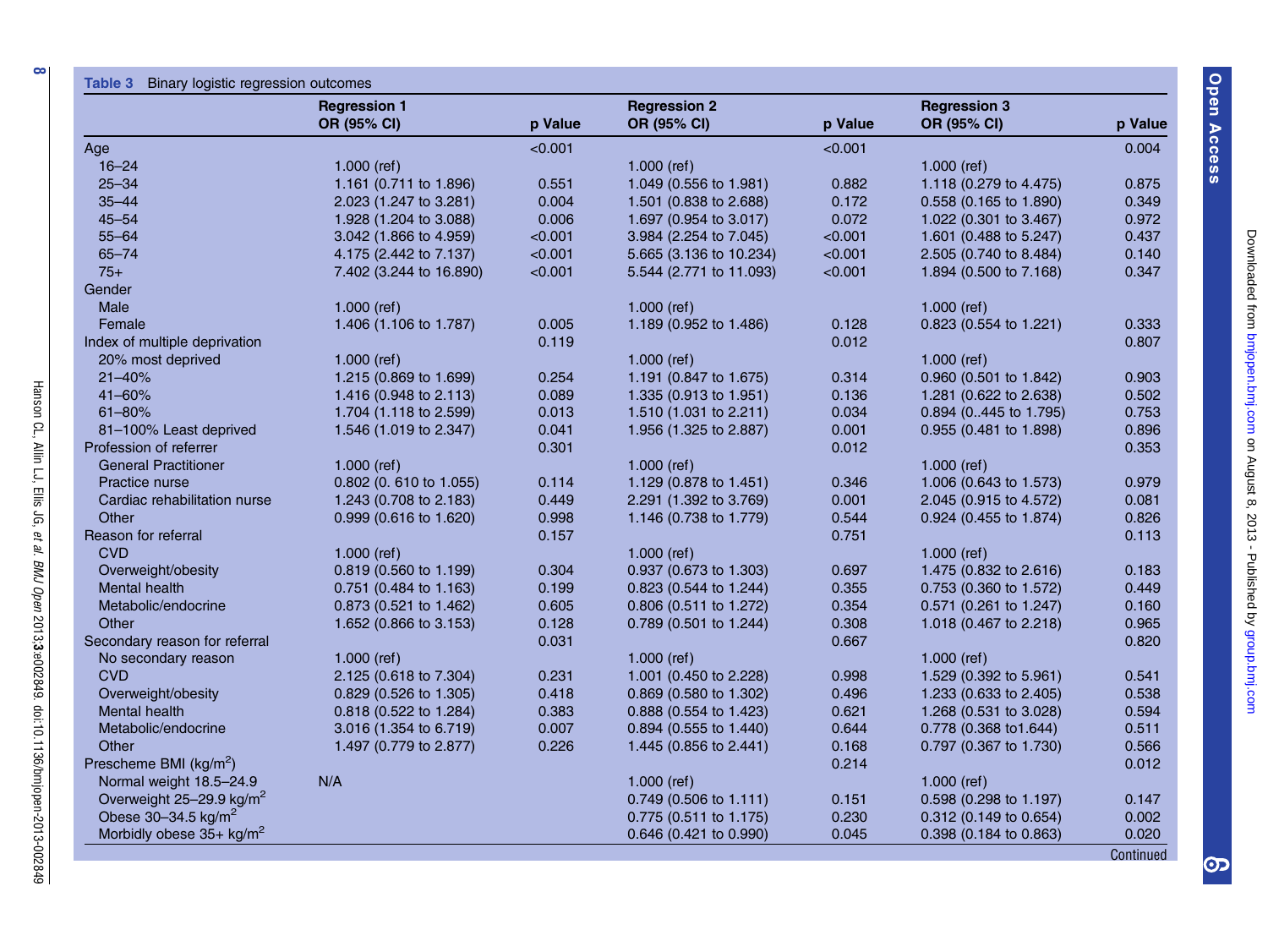| 1.253 (0.685 to 2.294)<br>0.839 (0.440 to 1.601<br>$1.000$ (ref)<br>A (Leisure provider 2)<br>C (Leisure provider 1<br><b>B</b> (Leisure provider<br>eisure site | $-0.001$ |                                                  | p Value  | Regression 3<br>OR (95% CI) | p Value  |
|------------------------------------------------------------------------------------------------------------------------------------------------------------------|----------|--------------------------------------------------|----------|-----------------------------|----------|
|                                                                                                                                                                  |          |                                                  | $-0.001$ |                             | $-0.001$ |
|                                                                                                                                                                  |          | $1.000$ (ref)                                    |          | $1.000$ (ref)               |          |
|                                                                                                                                                                  | 0.595    | 0.625(0.320 to 1.217)                            | 0.167    | 2.670 (0.705 to 10.117)     | 0.148    |
|                                                                                                                                                                  | 0.464    | 0.972 (0.528 to 1.788)                           | 0.927    | 0.532 (0.207 to 1.365)      | 0.189    |
| 1.675 (0.781 to 3.589)<br>D (Leisure provider 1                                                                                                                  |          |                                                  | 0.079    | 1.324 (0.347 to 5.052)      |          |
| 1.667 (0.905 to 3.071<br>E (Leisure provider                                                                                                                     | 0.185    | 0.518 (0.249 to 1.078)<br>0.991 (0.535 to 1.835) | 0.978    | 2.362 (0.801 to 6.967)      |          |
| 2.351 (1.296 to 4.263)<br>F (Leisure provider 1)                                                                                                                 |          | 0.875 (0.487 to 1.573)                           | 0.656    | 1.464 (0.552 to 3.883)      |          |
| 1.690 (0.708 to 4.030)<br>G (Leisure provider 2)                                                                                                                 | 0.005    | 0.248 (0.115 to 0.534)                           | 0.001    | 0.263 (0.073 to 0.950)      |          |
| 2.521 (1.181 to 5.381<br>H (Leisure provider 2)                                                                                                                  | 1.017    | 0.306 (0.157 to 0.596)                           | 0.001    | 0.122(0.043 to 0.347)       |          |
| 1.943 (1.048 to 3.600)<br>(Leisure provider 2)                                                                                                                   | 0.035    | 0.383 (0.213 to 0.688)                           | 0.001    | 0.181(0.072 to 0.458)       | $-0.001$ |

tailoring ERS interventions for those under 55 years. Further qualitative studies that improve understanding about why ERS is not as successful for those who are younger could lead to the development of more appropriate interventions for those under 55 years.

Apart from increasing age being a predictor of uptake and adherence, there has been little consensus about how demographics are associated with uptake and adherence to ERS. This is due to the small number of studies that have examined the associations between referral demographics and engagement and a lack of standardisation of data collection between studies. In this study, increasing age, being female, IMD, secondary reason for referral and leisure site were found to be significant predictors of uptake, while increasing age, IMD, prescheme BMI and leisure site were found to be significant predictors of 12-week adherence. As 12 weeks was the mid-point of the scheme in this study (unlike most other studies), an additional element of 24-week completion was used; prescheme BMI and leisure site were found to be significant predictors for this.

Two previous studies<sup>12 14</sup> found that men were more likely to adhere however, this study found that although being women was significantly associated with uptake, there was no statistical difference in stage of exit for gender for starters.

Only two other observational studies have examined whether deprivation is associated with likelihood to complete; as in this study, Sowden *et al*<sup>15</sup> found it was not a significant predictor of likelihood to complete, while Gidlow *et al*<sup>14</sup> found those from deprived areas were less likely to start and adhere to ERS (as did this study). Additionally in this study leisure site was found to be a significant predictor of uptake, 12-week adherence and 24-week completion. It is possible that processes within individual sites are associated with success. Reasons for performance varying by site are likely to be complex. Differing provision of leisure services in Northumberland created challenges in providing a standardised scheme. The highest level of adherence was seen at the site where the scheme was most recently established, and prior learning had been shared between providers. The only other study<sup>12</sup> to compare performance between two sites found a 12% difference in adherence.

Reason for referral was not found to be a significant predictor of uptake or stage of exit for starters; however those referred by a cardiac rehabilitation nurse (CVD secondary prevention) were more likely to adhere at 12 weeks and those with a prescheme BMI of  $30+ \text{kg/m}^2$ were less likely to complete at 24 weeks. Other studies have found referral for CVD to be significant; Sowden et  $al^{15}$  found that those referred for prevention of diabetes or cardiovascular disease were significantly more likely to complete than those referred for musculoskeletal/neurological, respiratory and mental health conditions; and Dugdill et  $a l^2$  found that those referred for a myocardial infarction were almost twice as likely to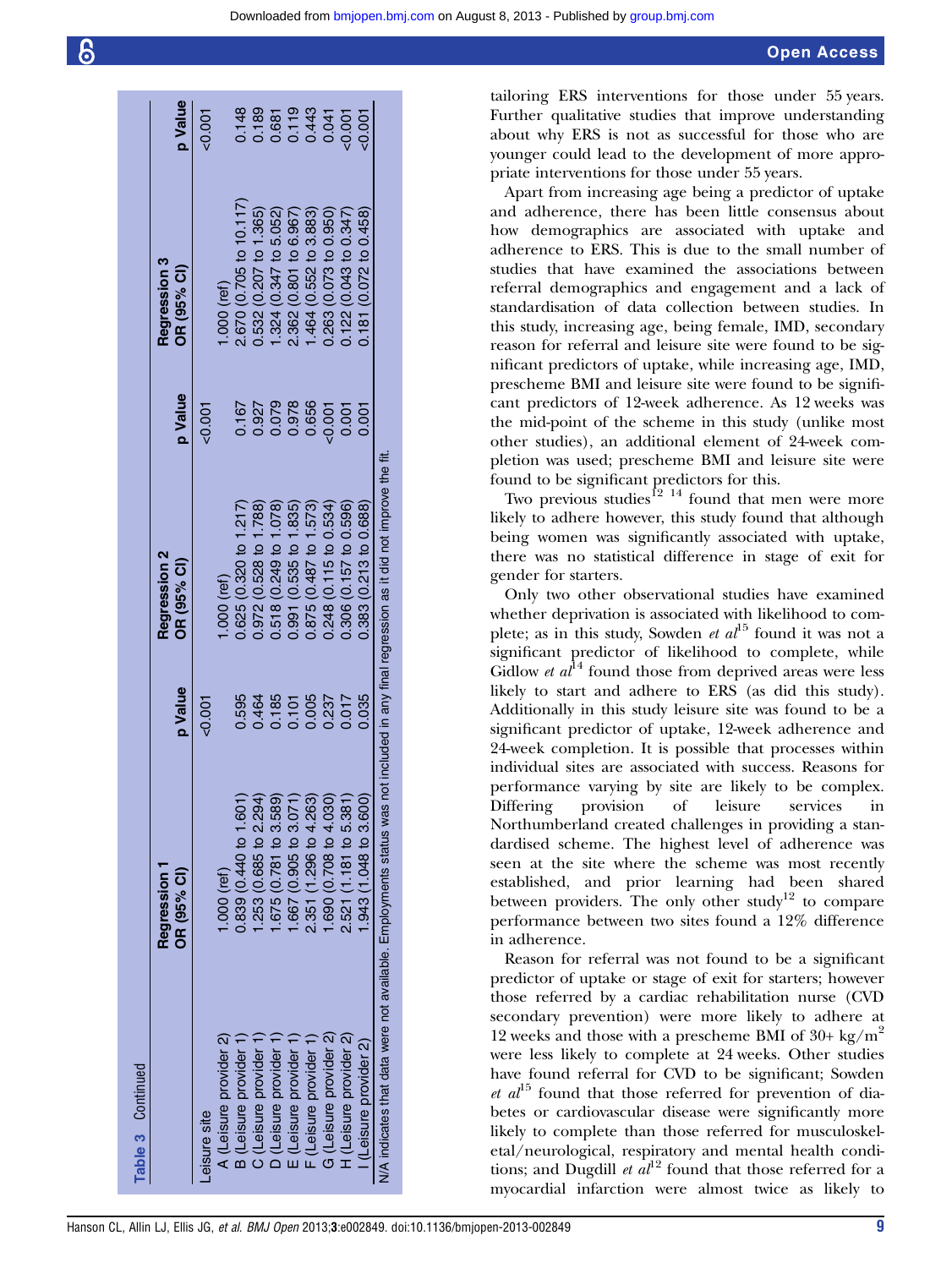adhere as those referred for a mental health condition. Additionally, James *et al*<sup>16</sup> found that those referred for overweight/obesity musculoskeletal, and mental health issues were less likely to take up a referral than those with cardiovascular disease, but they did not find an association between reason for referral and completion for those who started. Given the identified rise in levels of obesity in the UK,<sup>4</sup> the benefits of physical activity for those who are obese, $31$  and the high proportion of referrals made to this ERS who were obese (62% of recorded BMIs for starters were  $30+ kg/m^2$ ); there is a need to understand why the current intervention is not as successful for this group and what approach might result in more sustained engagement.

#### Limitations

The factors analysed only minimally increased prediction accuracy. This would indicate that there are other factors that have not been considered in this study that are associated with how long participants engage with the scheme.

The use of a self-reported physical activity questionnaire might have led to inaccuracies in quantifying increases in levels of activity. The  $GLTEQ^{26}$  is limited in that it asks how many times in a typical 7-day period activity was undertaken for 15 min or more. An hourlong activity session therefore receives the same rating as a 15 min exercise session, leading to a possible underestimation of activity levels achieved. While it might be unrealistic to expect an ERS provider to routinely collect data about physical activity levels other than by selfreport questionnaire, small scale studies that objectively measure activity levels prescheme and postscheme (eg, via accelerometer) would give a more realistic assessment of any increase in activity levels while also accounting for levels of physical activity outside the programme.

Although the study identified which participants successfully engaged with the scheme, it has not attempted to identify the reasons for engagement or non-engagement. Here, an examination of the experiences, expectations, attitudes and beliefs about the scheme would be a most beneficial next step, ideally through a qualitative methodology.

#### Implications for practice and future research

There are several key recommendations resulting from this study.

- ▸ Studies are required that explore why ERS is successful for certain groups, while failing to sustain engagement with others. In particular there is a need to focus on why ERS is less successful for those who are younger and those who are obese.
- ▸ Adherence to and completion of ERS in its present form could be improved by focusing referrals on those aged over 55 years.
- ▸ In addition to encouraging participants to attend supervised sessions, there is a need for ERS to promote physical activity outside scheme sessions in

order for participants to achieve government physical activity recommendations.

▸ Further studies are required that more accurately determine changes in physical activity behaviour as a result of participation in ERS.

#### **CONCLUSION**

The Northumberland ERS was more successful for those aged over 55 years and less successful for those who were obese. Completers increased physical activity at 24 weeks. Leisure site attended was a significant predictor of uptake and length of engagement.

Contributors All the authors have contributed significantly to conception and design, acquisition of data, or analysis and interpretation of data, drafting the article or revising it critically for important intellectual content. Final approval of the version to be published.

Funding Blyth Valley Arts and Leisure is one of two providers of exercise on referral scheme evaluated and provider of funding for a PhD to evaluate the service.

Competing interests CLH is an employee of Blyth Valley Arts and Leisure and is currently completing a PhD that has been funded by the aforementioned company.

Ethics approval Ethics approval was not sought; guidance from NHS National Research Ethics Service indicated that this was not required as the evaluation was considered to be a service audit of anonymised data.

Provenance and peer review Not commissioned; externally peer reviewed.

Data sharing statement Full dataset available at from the corresponding author at coral.hanson@northumbria.ac.uk. Consent was not obtained but the presented data are anonymised and risk of identification is low.

**Open Access** This is an Open Access article distributed in accordance with the Creative Commons Attribution Non Commercial (CC BY-NC 3.0) license, which permits others to distribute, remix, adapt, build upon this work noncommercially, and license their derivative works on different terms, provided the original work is properly cited and the use is non-commercial. See: [http://](http://creativecommons.org/licenses/by-nc/3.0/) [creativecommons.org/licenses/by-nc/3.0/](http://creativecommons.org/licenses/by-nc/3.0/)

#### **REFERENCES**

- 1. Leon AS, Connett J, Jacobs DR, et al. Leisure-time physical activity levels and risk of coronary heart disease and death. JAMA 1987;258:2388–95.
- 2. Paffenbarger RS, Hyde R, Wing AL, et al. Physical activity, all-cause mortality, and longevity of college alumni. N Engl J Med 1986;314:605–13.
- 3. Morris JN, Raffle PAB. Coronary heart disease in transport workers. A progress report. Br J Ind Med 1954;11:260–4.
- Statistics on Obesity, Physical Activity and Diet: England [database on the Internet]. 2010. [http://www.ic.nhs.uk/webfiles/publications/](http://www.ic.nhs.uk/webfiles/publications/opad10/Statistics_on_Obesity_Physical_Activity_and_Diet_England_2010.pdf) [opad10/Statistics\\_on\\_Obesity\\_Physical\\_Activity\\_and\\_Diet\\_England\\_](http://www.ic.nhs.uk/webfiles/publications/opad10/Statistics_on_Obesity_Physical_Activity_and_Diet_England_2010.pdf) [2010.pdf](http://www.ic.nhs.uk/webfiles/publications/opad10/Statistics_on_Obesity_Physical_Activity_and_Diet_England_2010.pdf)
- 5. Fox K, Biddle S, Edmunds L, et al. Physical activity promotion through primary health care in England. Br J Gen Pract 1997;47:367–9.
- 6. Exercise referral systems: a national quality assurance framework [database on the Internet]. London. 2001. [http://www.dh.gov.uk/en/](http://www.dh.gov.uk/en/Publicationsandstatistics/Publications/PublicationsPolicyAndGuidance/DH_4009671) [Publicationsandstatistics/Publications/](http://www.dh.gov.uk/en/Publicationsandstatistics/Publications/PublicationsPolicyAndGuidance/DH_4009671) [PublicationsPolicyAndGuidance/DH\\_4009671](http://www.dh.gov.uk/en/Publicationsandstatistics/Publications/PublicationsPolicyAndGuidance/DH_4009671)
- 7. Pavey TG, Taylor AH, Fox KR, et al. Effect of exercise referral schemes in primary care on physical activity and improving health outcomes: systematic review and meta-analysis. BMJ 2011;343:d6462.
- 8. Murphy SM, Edwards RT, Williams N, et al. An evaluation of the effectiveness and cost effectiveness of the National Exercise Referral Scheme in Wales, UK: a randomised controlled trial of a public health policy initiative. J Epidemiol Commun Health 2012;66:745–53.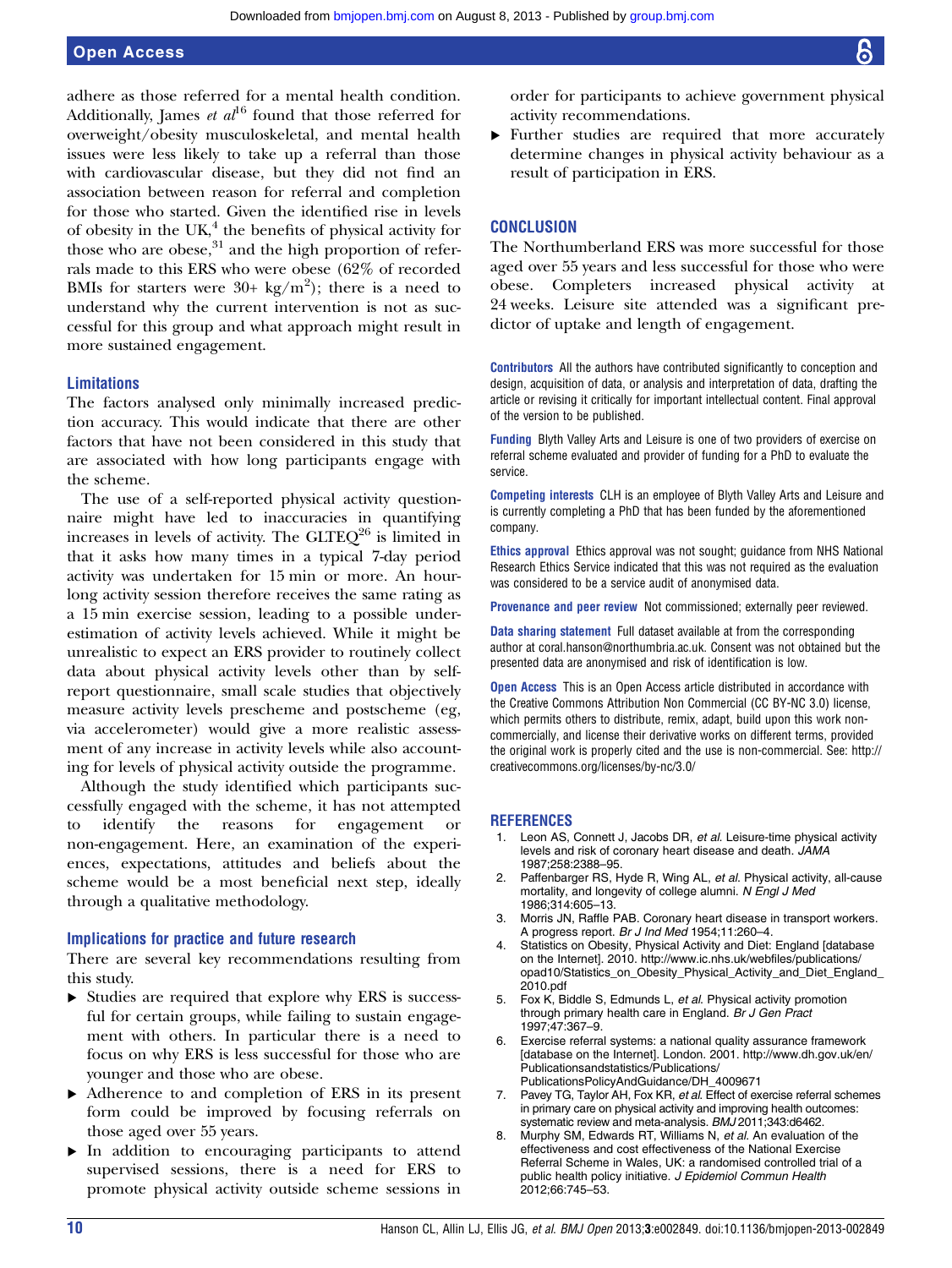- 9. Sowden SL, Raine R. Running along parallel lines: how political reality impedes the evaluation of public health interventions. A case study of exercise referral schemes in England. J Epidemiol Commun Health 2008;62:835–41.
- 10. Williams NH, Hendry M, France B, et al. Effectiveness of exercise-referral schemes to promote physical activity in adults: systematic review. Br J Gen Pract 2007;57:979–86.
- 11. Pavey T, Anokye N, Taylor A, et al. The clinical effectiveness and cost-effectiveness of exercise referral schemes: a systematic review and economic evaluation. Health Technol Assess 2011;15:1.
- 12. Dugdill L, Graham R, McNair F. Exercise referral: the public health panacea for physical activity promotion? A critical perspective of exercise referral schemes; their development and evaluation. Ergonomics 2005;48:1390–410.
- 13. Dugdill L, Graham RA, McNair F. Adherence to an exercise prescription scheme: the role of expectations, self-efficacy, stage of change and psychological well-being. Br J Health Psychol 2005;10:359–78.
- 14. Gidlow C, Johnston LH, Crone D, et al. Socio-demographic patterning of referral, uptake and attendance in physical activity referral schemes. J Public Health 2007;29:107–13.
- 15. Sowden SL, Breeze E, Barber J, et al. Do general practices provide equitable access to physical activity interventions? Br J Gen Pract 2008;58:e1–8.
- 16. James DVB, Johnston LH, Crone D, et al. Factors associated with physical activity referral uptake and participation. J Sports Sci 2008;26:217–24.
- 17. James D, Mills H, Crone D, et al. Factors associated with physical activity referral completion and health outcomes. J Sports Sci 2009;27:1007–17.
- Lee ASW, Griffin SJ, Simmons RK. An evaluation of the effectiveness of â€˜Active for Lifeâ€: an exercise referral scheme in West Suffolk. Public Health 2009;123:670–2.
- 19. Harrison RA, McNair F, Dugdill L. Access to exercise referral schemes; a population based analysis. J Public Health 2005;27:326–30.
- 20. Pavey T. Taylor A. Hillsdon M. et al. Levels and predictors of exercise referral scheme uptake and adherence: a systematic review. J Epidemiol Commun Health 2012;66:737–44.
- 21. Gidlow C, Johnston LH, Crone D, et al. Attendance of exercise referral schemes in the UK: a systematic review. Health Educ J 2005;64:168–86.
- 22. Johnston LH, Warwick J, De Ste Croix M, et al. The nature of all 'inappropriate referrals' made to a countywide physical activity referral scheme: implications for practice. Health Educ J 2005;64:58–69.
- 23. Taylor AH, Doust J, Webborn N. Randomised controlled trial to examine the effects of a GP exercise referral programme in Hailsham, East Sussex, on modifiable coronary heart disease risk factors. J EpidemiolCommun Health 1998;52:595–601.
- 24. Prochaska JO, DiClemente CC. Stages and processes of self-change of smoking: toward an integrative model of change. J Consult Clin Psychol 1983;51(3):390–5.
- Haskell W, Lee I, Pate R, et al. Physical activity and public health: updated recommendation for adults from the American College of Sports Medicine and the American Heart Association. Circulation 2007;116:1081–93.
- 26. Godin GS, RJ. A simple method to assess exercise behavior in the community. Can J Appl Sports Sci 1985;10:141-6.
- 27. Department of Health. Start Active, Stay Active: a report on physical activity from the four home countries' Chief Medical Officers. In: Department of Health PA, Health Improvement and Protection, editor. 2011.
- 28. Wormald H, Ingle L. GP exercise referral schemes: improving the patient's experience. Health Educ J 2004;63:362-73.
- 29. Lord JC, Green F. Exercise on prescription: does it work? Health Educ J 1995;54:453–64.
- 30. Martin , Woolf M. The retrospective evaluation of a general practitioner exercise prescription programme. J Hum Nutr Diet 1999;12:32–42.
- 31. Lee DC, Sui X, Blair SN. Does physical activity ameliorate the health hazards of obesity? Br J Sports Med 2009;43:49-51.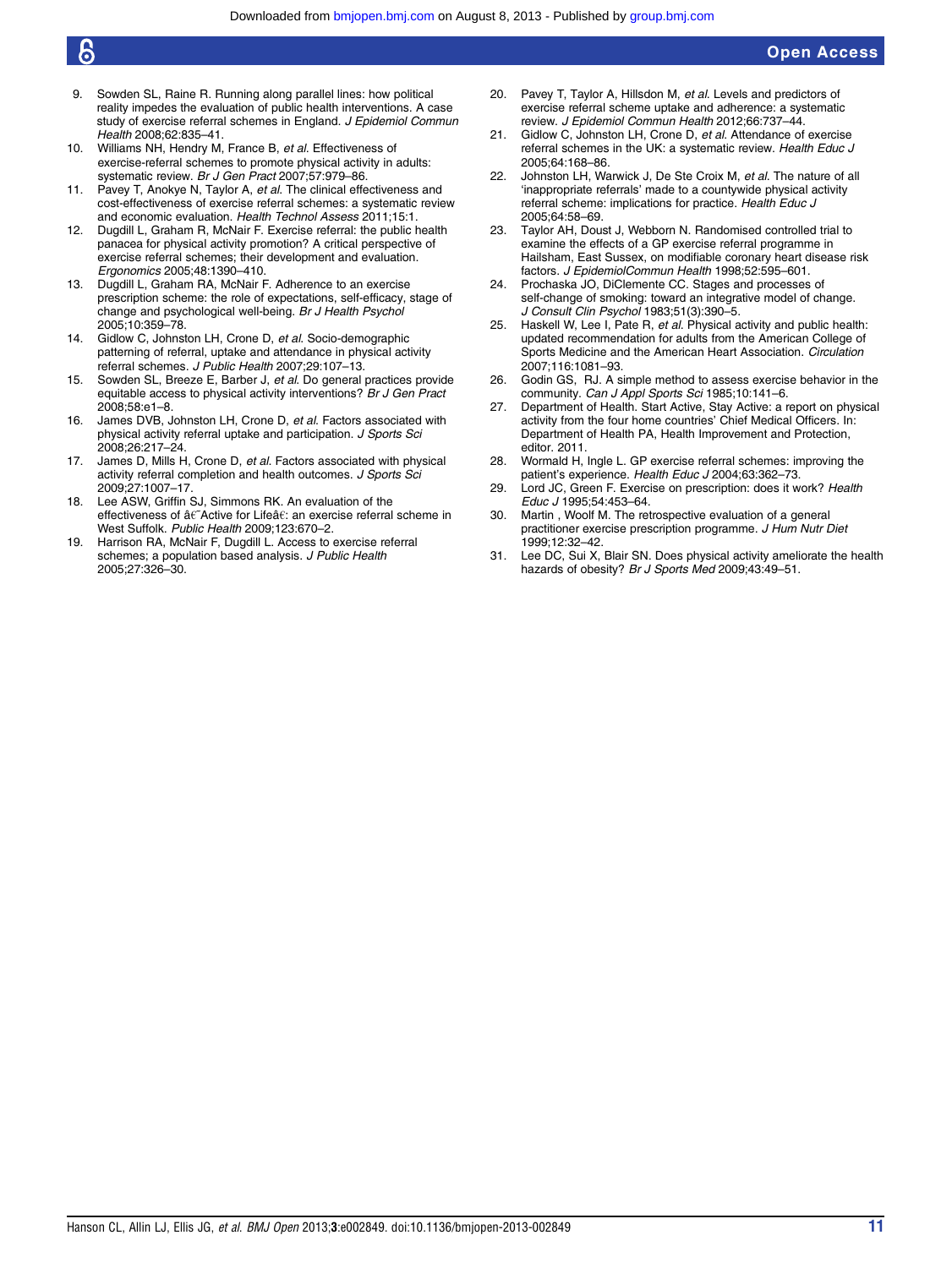

Coral L Hanson, Linda J Allin, Jason G Ellis, et al.

doi: 10.1136/bmjopen-2013-002849 BMJ Open 2013 3:

**<http://bmjopen.bmj.com/content/3/8/e002849.full.html>** Updated information and services can be found at:

|                                    | These include:                                                                                                                                                                                                                                                                                                                                                                                                                       |
|------------------------------------|--------------------------------------------------------------------------------------------------------------------------------------------------------------------------------------------------------------------------------------------------------------------------------------------------------------------------------------------------------------------------------------------------------------------------------------|
| Data Supplement                    | "Supplementary Data"<br>http://bmjopen.bmj.com/content/suppl/2013/08/02/bmjopen-2013-002849.DC1.html                                                                                                                                                                                                                                                                                                                                 |
| <b>References</b>                  | This article cites 28 articles, 9 of which can be accessed free at:<br>http://bmjopen.bmj.com/content/3/8/e002849.full.html#ref-list-1                                                                                                                                                                                                                                                                                               |
| <b>Open Access</b>                 | This is an Open Access article distributed in accordance with the<br>Creative Commons Attribution Non Commercial (CC BY-NC 3.0)<br>license, which permits others to distribute, remix, adapt, build upon this<br>work non-commercially, and license their derivative works on different<br>terms, provided the original work is properly cited and the use is<br>non-commercial. See: http://creativecommons.org/licenses/by-nc/3.0/ |
| <b>Email alerting</b><br>service   | Receive free email alerts when new articles cite this article. Sign up in<br>the box at the top right corner of the online article.                                                                                                                                                                                                                                                                                                  |
| <b>Topic</b><br><b>Collections</b> | Articles on similar topics can be found in the following collections<br>Epidemiology (456 articles)<br>Evidence based practice (128 articles)<br>General practice / Family practice (121 articles)<br>Public health (421 articles)<br>Sports and exercise medicine (46 articles)                                                                                                                                                     |

**<http://group.bmj.com/group/rights-licensing/permissions>** To request permissions go to:

**<http://journals.bmj.com/cgi/reprintform>** To order reprints go to:

oper

**<http://group.bmj.com/subscribe/>** To subscribe to BMJ go to: